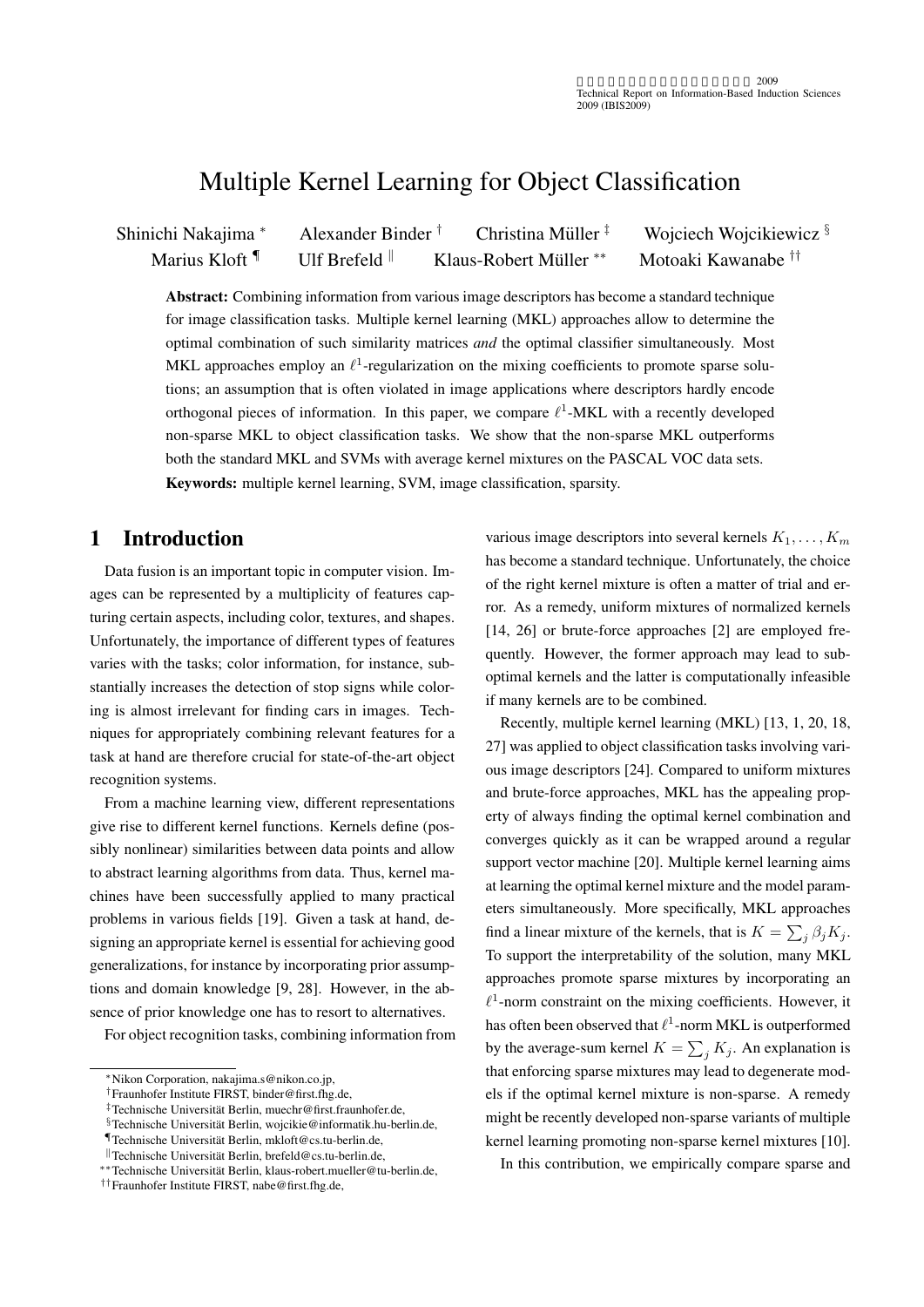non-sparse MKL approaches to object classification tasks. We employ candidate kernels obtained from many different image descriptors including the 30 color SIFT features by the VOC2008 winner [22]. Our empirical results on image data sets from the PASCAL visual object classification (VOC) challenge 2007 and 2008 [8] show that the nonsparse MKL significantly outperforms the uniform mixture and  $\ell^1$ -norm MKL.

This paper is organized as follows. In Section 2, we briefly review the underlying techniques, including sparse and non-sparse MKL. Section 3 discusses similarities between the prepared kernels. Based on this analysis, we precompute averages of similar kernels and apply MKL with a substantially reduced sets of kernels. We discuss our empirical results in Section 4 and Section 5 concludes.

### 2 Preliminaries

#### 2.1 Support Vector Machines

In the supervised learning setting, we are given *n* train- $\{(\boldsymbol{x}_i, y_i)\}_{i=1}^n$ , where  $\boldsymbol{x}_i \in \mathcal{X}$  is the input vector and  $y_i \subseteq Y$ . For instance, in object recognition, inputs x are frequently histograms of some image features and *Y* is a discrete set of objects that are to be identified in the images. Inputs are often annotated with several labels as different objects can occur in the same image. To account for these multi-label scenarios, we take a one-vs-all approach and focus on binary classification settings. That is, we have  $y_i \in \{+1, -1\}$ , where  $y_i = +1$  denotes that at least one object from the actual category is included in the image and *y* = *−*1 otherwise.

Support vector machines originate from linear classifiers and maximize the margin between sample clouds of both classes. Introducing a feature mapping  $\psi$  from the input space  $X$  to a reproducing kernel Hilbert space (RKHS)  $H$ , linear classifiers in *H* of the form

$$
f(\boldsymbol{x}) = \boldsymbol{w}^\top \psi(\boldsymbol{x}) + b \tag{1}
$$

provide a rich set of flexible classifiers in  $X$ . The parameters  $(w, b)$  are determined by solving the optimization problem

$$
\min_{\mathbf{w},b,\xi} \qquad \frac{1}{2} \|\mathbf{w}\|_2^2 + C \sum_{i=1}^n \xi_i, \tag{2}
$$
\n
$$
\text{s.t.} \qquad \forall i, \quad y_i \left\{ \mathbf{w}^\top \psi(\mathbf{x}_i) + b \right\} \ge 1 - \xi_i; \quad \xi_i \ge 0,
$$

where  $\|\cdot\|_2$  denotes the  $\ell^2$  norm and  $C > 0$  is a regularization constant. Notice that the spanned RKHS can be infinite-dimensional, however, translating the above formulation into the equivalent dual optimization problem prevents from dealing with features in *H* explicitly.

$$
\min_{\mathbf{\alpha}} \qquad \sum_{i=1}^{n} \alpha_i - \frac{1}{2} \sum_{i,l=1}^{n} \alpha_i \alpha_l y_i y_l k(\boldsymbol{x}_i, \boldsymbol{x}_l) \qquad (3)
$$
\n
$$
\text{s.t.} \qquad 0 \le \alpha_i \le C, \ \forall i; \quad \sum_{i=1}^{n} y_i \alpha_i = 0.
$$

The above dual depends only on inner products (similarities) of inputs which can be alternatively computed by means of kernel functions *k*, given by

$$
k(\boldsymbol{x},\bar{\boldsymbol{x}})=\langle \psi(\boldsymbol{x}),\psi(\bar{\boldsymbol{x}}).\rangle_{\mathcal{H}}.
$$

Once, optimal parameters are found, these are used as plugin estimates and the final decision function can be written as

$$
f(\boldsymbol{x}) = \sum_{i=1}^n \alpha_i k(\boldsymbol{x}_i, \boldsymbol{x}) + b.
$$

Note that only a small fraction of the  $\alpha$ 's usually take nonzero values which are often called support vectors. The threshold *b* is determined by saturated support vectors with  $\alpha = C$ . Finally, we remark that we need to use different regularization constants  $C_+$  and  $C_-$  for the positive and negative examples, respectively, to compensate the unbalanced sample sizes of the two classes [3].

#### 2.2 Multiple Kernel Learning

Let  $K_1, \ldots, K_m$  be *m* kernel matrices with  $K_t =$  $[k_t(\mathbf{x}_i, \mathbf{x}_j)]_{i,j=1,\ldots,n}$ , obtained from different sources or features. The multiple kernel learning framework extends the regular SVM formulation by additionally learning a linear mixture of the kernels, i.e.

$$
K_{\beta} = \sum_{j=1}^{m} \beta_j K_j.
$$

Thus, the model in Equation (1) is extended to

$$
f(\boldsymbol{x}) = \sum_{j=1}^m \beta_j \boldsymbol{w}_j^\top \psi_j(\boldsymbol{x}) + b.
$$

A common approach is to rephrase the above expression by incorporating the mixing coefficients into the parameter vector  $\mathbf{w}_{\beta} = (\sqrt{\beta_1} \mathbf{w}_1, \dots, \sqrt{\beta_m} \mathbf{w}_m)^{\top}$  and the feature mapping  $\psi_B(\mathbf{x}_i) = (\sqrt{\beta_1}\psi_1(\mathbf{x}_i), \dots, \sqrt{\beta_m}\psi_m(\mathbf{x}_i))^{\top}$ . The corresponding optimization problem maximizes the generalization performance by simultaneously optimizing the parameters  $w, b, \xi$ , and  $\beta$ . We obtain the common  $\ell^1$ -norm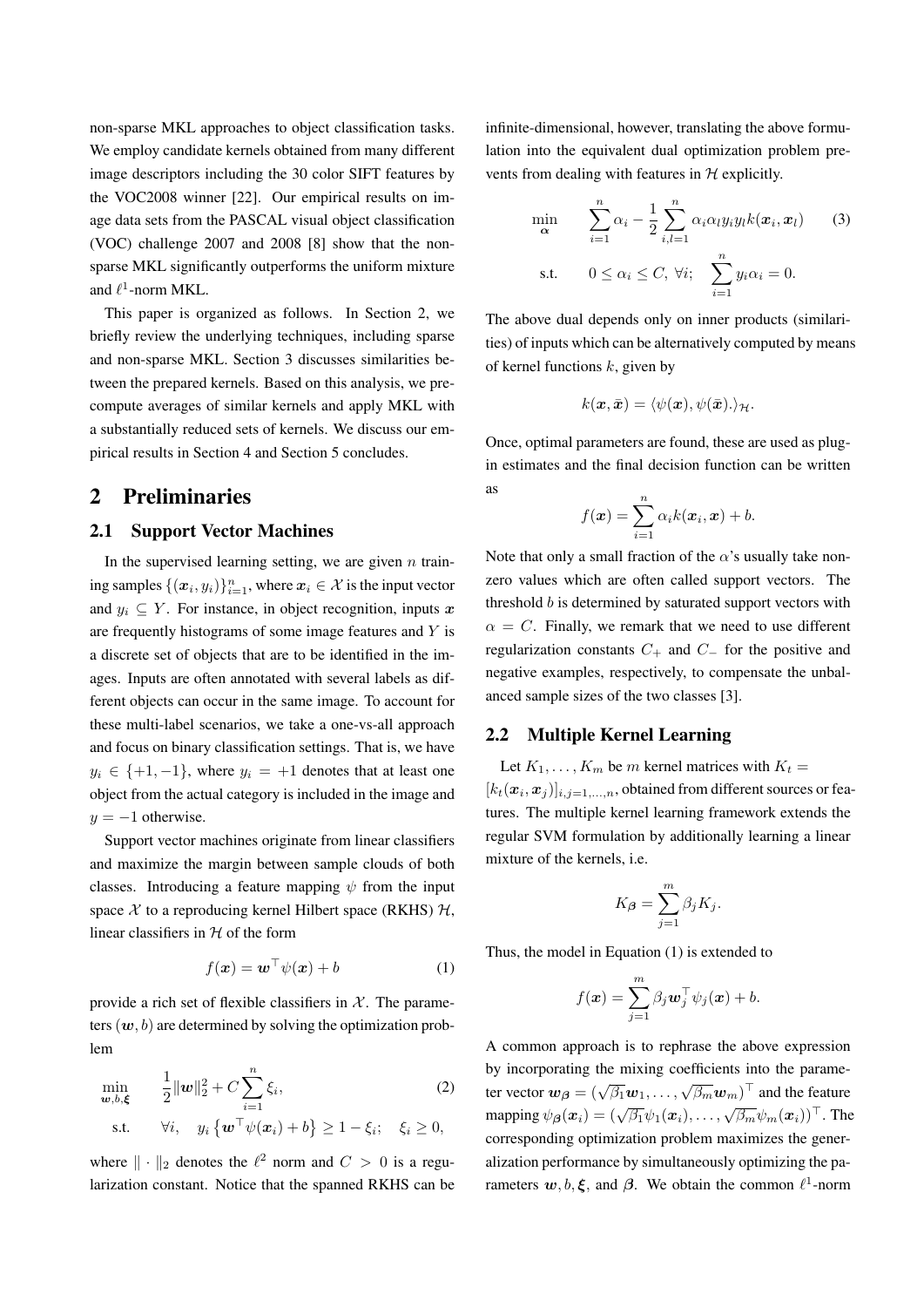MKL for  $p = 1$  [1, 20, 18, 27], and non-sparse MKL for  $p > 1$  [10].

$$
\min_{\beta, w, b, \xi} \quad \frac{1}{2} \|w_{\beta}\|_{2}^{2} + C \sum_{i=1}^{n} \xi_{i}
$$
\n
$$
\text{s.t.} \quad \forall i: \quad y_{i} (\langle w_{\beta}, \psi_{\beta}(x_{i}) \rangle + b) \ge 1 - \xi_{i} \tag{4}
$$
\n
$$
\xi \ge 0; \quad \beta \ge 0; \quad ||\beta||_{p} \le 1
$$

Note that we resolve the regular SVM optimization problem in Equation (2) for learning with only a single kernel  $m = 1$ . Irrespectively of the actual value of *p*, the above optimization problem can be translated into a semi-infinite program [20, 10] which can be interpreted as a dualized variant of the optimization problem (4). We arrive at,

$$
\min_{\lambda,\beta} \lambda
$$
\n
$$
\text{s.t. } \lambda \ge \sum_{i=1}^{n} \alpha_i - \frac{1}{2} \sum_{i,l=1}^{n} \alpha_i \alpha_l y_i y_l \sum_{j=1}^{m} \beta_j k_j (\boldsymbol{x}_i, \boldsymbol{x}_l), (5)
$$
\n
$$
\forall \alpha \in \mathbb{R}^n
$$
\n
$$
0 \le \alpha_i \le C, \forall i; \sum_{i=1}^{n} y_i \alpha_i = 0;
$$
\n
$$
\beta_j \ge 0, \forall j; \quad ||\beta||_p \le 1
$$

Initializing  $\beta$  with a uniform kernel mixture, the semi-infinite program can be optimized efficiently by interleaving the following two steps:

- 1. For the actual mixture  $\beta$ , the solution of the regular SVM generates the most strongly violated constraint (Equation (6)).
- 2. With respect to set of active constraints, the optimal values of  $\beta$  and  $\lambda$  are identified by solving the corresponding optimization problem for *β*.

The actual optimization problems for the mixing coefficients, however, differ with varying values of *p*. For instance, for  $p = 1$ , one obtains a linear program that can be solved with standard techniques. For  $p = 2$ , the  $\ell^2$ -norm gives rise to a QCQP that can also be optimized with offthe-shelf QP-solvers. For different values of *p*, things get a bit tricky because there is hardly an  $\ell^p$ -norm solver. Nevertheless, one can approximate the  $\ell^p$ -norm constraint by a second-order Taylor expansion around the current estimates  $\beta$ <sup>old</sup> given by

$$
\begin{array}{rcl} \|\beta\|_p^p & \approx & 1 - \frac{p(3-p)}{2} - (p^2 - 2p) \sum_j (\beta_j^{\rm old})^{p-1} \beta_j \\ & & + \frac{p(p-1)}{2} \sum_j (\beta_j^{\rm old})^{p-2} \beta_j^2. \end{array}
$$

Using the above approximation, one obtain a QCQP, which can again be optimized with standard techniques [10].

### 2.3 Kernel Alignment

In the remainder, we will need to analyze the similarity of kernel matrices. For this purpose, we now introduce kernel target alignment [5] as an adequate measure of similarity or hyper kernel [17].

Let  $K_1 = [k_1(\bm{x}_i, \bm{x}_j)]_{i,j=1,...,n}$  and

 $K_2 = [k_2(\mathbf{x}_i, \mathbf{x}_j)]_{i,j=1,\ldots,n}$  be the Gram matrices of kernel functions  $k_1$  and  $k_2$  for  $x_1, \ldots, x_n$ . The alignment between  $k_1$  and  $k_2$  is defined as the cosine of the angle between the two matrices  $K_1$  and  $K_2$  given by

$$
\mathcal{A}(K_1, K_2) := \frac{\langle K_1, K_2 \rangle_F}{\|K_1\|_F \|K_2\|_F},\tag{7}
$$

where  $\langle K_1, K_2 \rangle_F$  denotes the standard inner product  $\langle K_1, K_2 \rangle_F := \sum_{i,j=1}^n k_1(\boldsymbol{x}_i, \boldsymbol{x}_j) k_2(\boldsymbol{x}_i, \boldsymbol{x}_j)$  and  $\|K_1\|_F$  is the Frobenius norm in matrix space defined as  $||K_1||_F :=$  $\langle K_1, K_1 \rangle_F^{1/2}$  $\frac{1}{F}$ .

It is important to center the kernels before computing the alignment as many classifiers, including support vector machines, are invariant against mean shifts in the reproducing kernel Hilbert spaces. The centering in the respective feature spaces is achieved by multiplying the matrix *H*, given by

$$
H:=I-\frac{1}{n}\mathbf{1}\mathbf{1}^\top
$$

to the kernels  $K_1$  and  $K_2$  from both sides, where *I* is the identity matrix of size *n* and **1** is a column vector with all elements 1. Thus, the resulting alignment for centered kernels can be computed by

$$
\mathcal{A}(HK_1H, HK_2H) = \frac{\langle HK_1H, HK_2H \rangle_F}{\|HK_1H\|_F\|HK_2H\|_F}, \quad (8)
$$

where  $\langle HK_1H, HK_2H \rangle_F = \text{tr}(HK_1HK_2)$ , because *H* is a projection matrix.

### 3 Experiments

### 3.1 VOC data sets

In order to show the advantage of our procedure, we compare the performance of the different MKL procedures to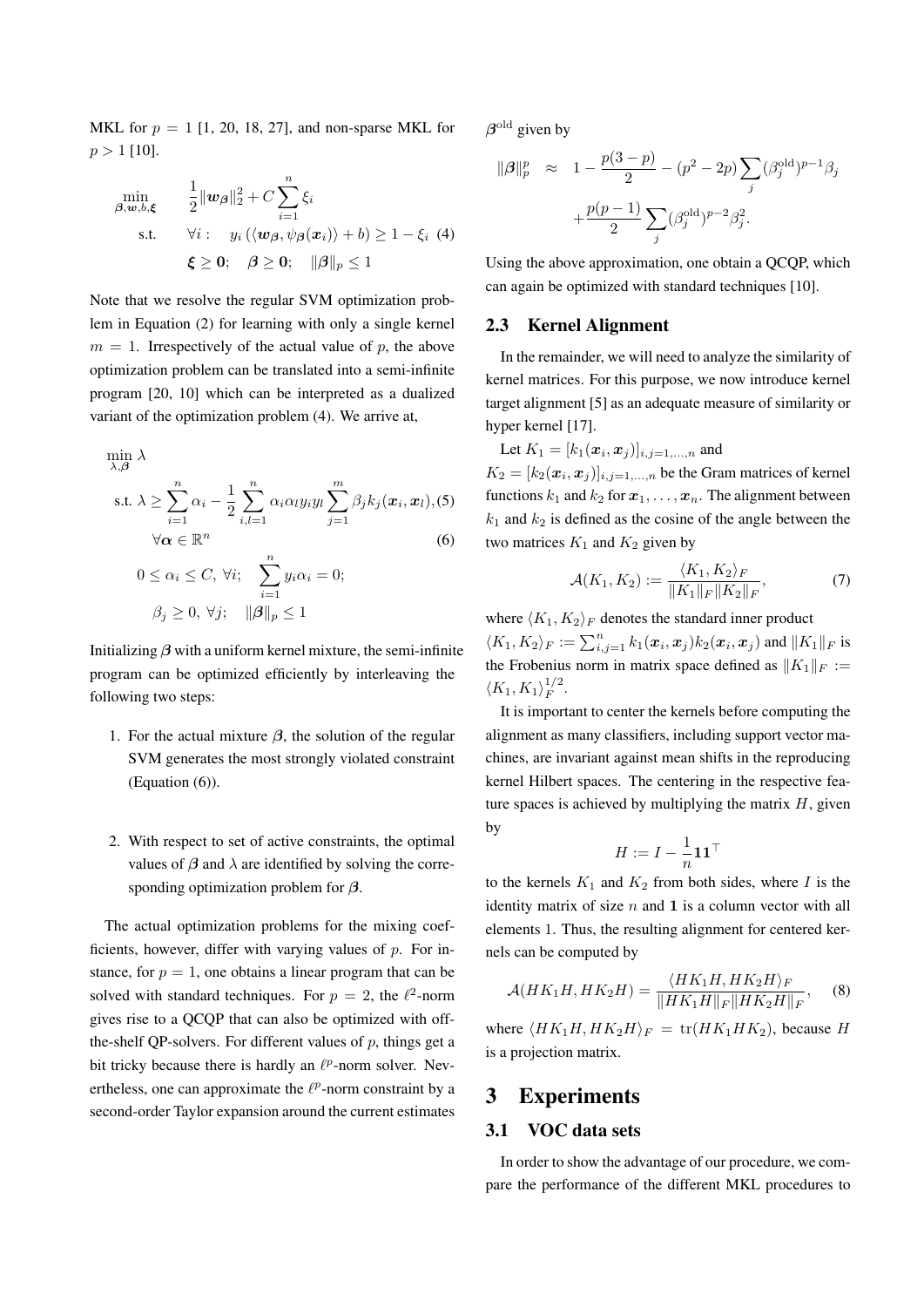

1: Similarity between the 35 prepared kernels: (a) hyper kernel and (b) graphical representation of the similarities within the first two eigen directions. In the panel (a), 6 groups are 'SIFT\_g1', 'SIFT\_o', 'SIFT\_no', 'SIFT\_ng', 'SIFT\_rgb', and 'PHoG', while 6 elements within SIFT color channel consists of 3 pyramid levels (level 0, 1, y3) for dense grid and interest points. In the panel (b), the color channels are specified as black='g1', red='o', magenda='no', green='nrg' and blue='rgb', while the markers discriminates the pyramid levels and sampling scheme for SIFT plus PHoG (triangle), i.e. circle='dense level0', square='dense level1', diamond='dense y3', plus='interest level0', X-mark='interest points level1', star='interest points y3'.

SVMs using the average-sum kernel. We experiment on the VOC 2008 classification data set and the VOC 2007 data set [8].

The VOC 2007 data set consists of 9963 images (2501 training, 2510 validation and 4952 test) annotated with 20 object classes. The VOC 2008 data set contains 8780 images categorized into the same 20 object classes as in the VOC 2007 data. The latter is split into train, validation and test sets by the organizers (2113 for train, 2227 for validation, and 4340 for test). The ground-truth of the test set is yet disclosed by the organizers who agreed to evaluate test performance on request.

We split the multi-label problem into 20 binary classification problems using the one-vs-all strategy. That is, for each class, we define an auxiliary label  $y_i = +1$  if at least one object from the actual class is included in the *i*-th image, and  $y_i = -1$  if there is no such object in the image.<sup>1</sup> The evaluation is based on precision-recall (PR) curves and the principal quantitative measure is the average precision (AP) over all recall values.

We employ model selection for the SVM/MKL trade-off parameter *C* and for the parameter *p* which controls the sparseness of the multiple kernel learning. We used  $p =$  $1 + 2^{\lambda}$ , where  $\lambda = \{-\infty, -5, -4, -3, -2, -1, 0, 1, \infty\}.$ 

We resolve  $p = 1$  for  $\lambda = -\infty$  and obtain the unweightedsum kernel for  $p = \infty$ . Furthermore, we denote  $\ell^p$ -norm MKL with *p* optimized jointly for all classes as  $\ell^p$ -joint and write  $\ell^p$ -single for optimizing *p* for each class separately.

The final classifiers are obtained by re-training the respective approaches on all available data (i.e., training and holdout sets) using the previously determined optimal parameters. We report on average AP scores over 10 repetitions with different training, holdout, and test sets. The baselines SVM and *ℓ* 1 -norm MKL are implemented using the Shogun library [20].

#### 3.2 Image Features and Base Kernels

In our experiments, we employed the following two sets of image features. The first category contains 30 histograms of visual words (HoW) representations [6] based on color SIFT descriptors [15] which are almost the same as those applied by the winner of VOC 2008 [22]. As sampling schemes, we use a dense grid with 6 pitches and interest points from gray-scale images by the scale invariant detector [25]. For both cases, we calculated the base SIFT descriptors in 10 color channels: *g1 (grey), o1 (opponent color 1), o2, no1 (normalized o1), no2, nr (normalized red), ng (normalized green), r, g, b*. For prototype calculation and visual word assignment, the color SIFTs are combined into the following 5 groups: *g1, o=[o1,o2,g1], no=[no1,no2],*

<sup>&</sup>lt;sup>1</sup>Hardly detectable objects are indicated by  $y_i = 0$  by the organizers. Since these are omitted in the final evaluation we simply excluded them from the training process.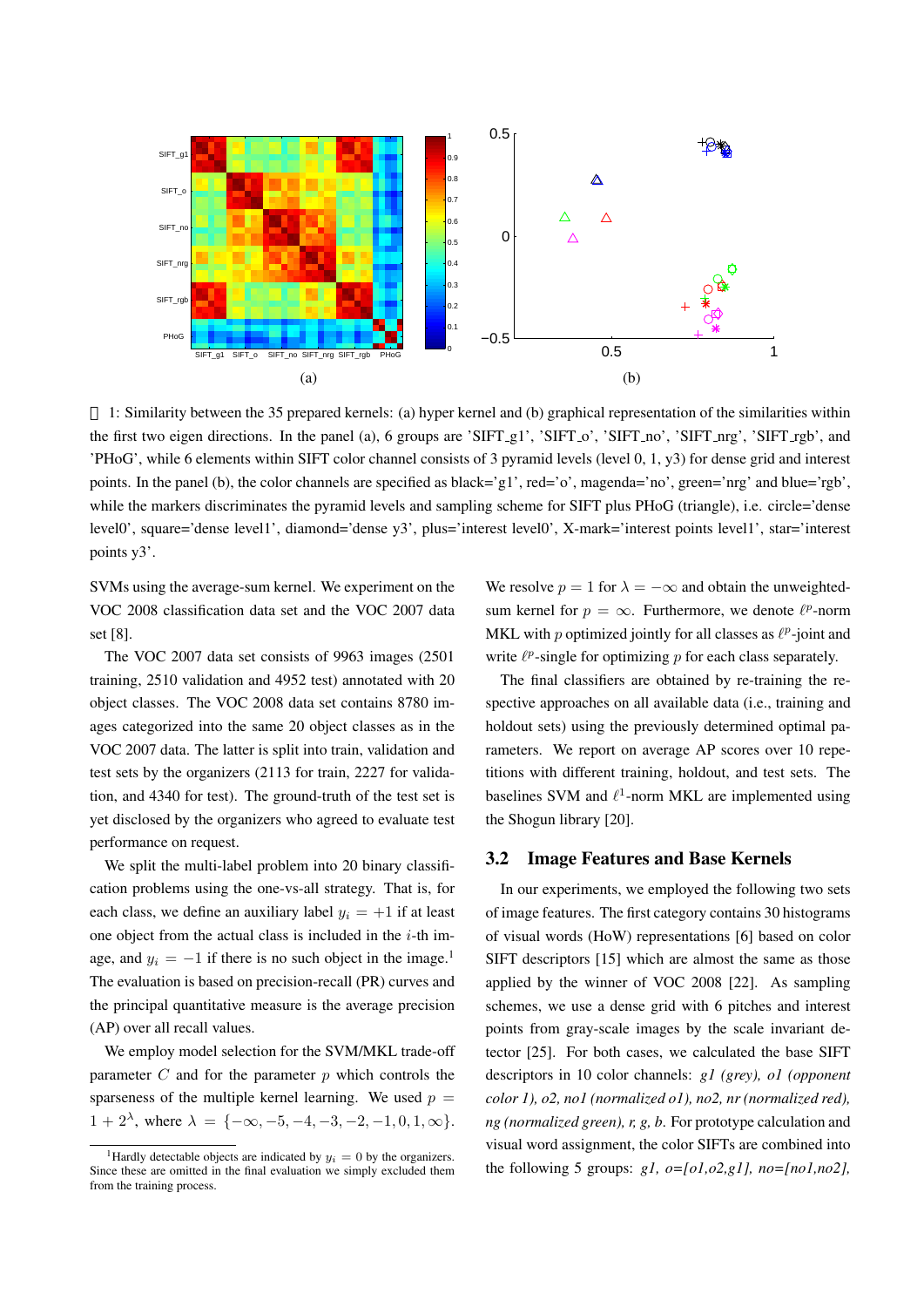$nrg=[nr,ng], rgb=[r,g,b].$  For each case, we created 4000 visual words for the dense grid (800 for the interest points) by using k-means clustering.  $2$  Finally, we also consider three levels of the image pyramid representation [14]: for each image, its visual words are summarized into histograms for the whole image (level 0), for 4 quarter images (level 1) and for 3 horizontal stripes (y3). In total, we prepared 5 (colors)  $\times$ 2 (sampling)  $\times$ 3 (pyramid levels) = 30 kernels.

The second category of our image features is the pyramid histogram of oriented gradient (PHoG) [7, 2]. For each of the 5 color channels, which are same as in the first category, we compute the PHoG representations of level 2 where the 3 pyramid levels are merged by a default scheme without any adaptation. In sum, we computed 5 PHoG kernels. We used the  $\chi^2$  kernel, which has proved to be a robust similarity measure for bag of words histograms [26], where the band-width is set to the mean  $\chi^2$  distances between all pairs of training samples [12].

Although our MKL implementations are throughout efficient, simply storing all 35 kernels exceeds 1.2GB. We therefore pre-combine kernels based on a similarity analysis using kernel target alignment [5] before applying multiple kernel learning. Figure 1 (a) shows the kernel alignment score (8) between the 30 SIFT  $+5$  PHoG kernels. We can see: (i) the kernels within the same colors are mostly similar, (ii) *g1* and *rgb* kernels are also similar and (iii) the PHoG and SIFT kernels are less similar. In order to assure our findings, we plotted the kernels in a 2-dimensional space spanned by the first and second eigenvectors of the hyper kernel obtained by a principal component analysis (PCA) and spectral clustering [16] (Figure. 1(b)). Based on this similarity analysis, we averaged 6 SIFT kernels with uniform weights within each color. By doing this, we reduced the number of base kernels to 10. We obtain 5 precombined SIFT and 5 PHoG kernels which are plugged into the multiple kernel learning.

# 3.3 Result 1: Significance Test for 10 Random Splits of VOC 2008

Before we use the official VOC 2008 data split to compare our outcomes to already published results in Section 3.4, we investigate statistical properties of the performances of the different methods. We therefore draw 2111 training, 1111 validation, and 1110 test images randomly from the labeled pool (i.e., official training and holdout split). We report on APs and standard deviations over 10 repetitions with distinct training, holdout, test sets. To test on the significance of the differences in performance, we conduct a Wilcoxon signed-ranks test for each method and class and additionally for the average AP over all classes. Table 1 shows the results.<sup>3</sup>

The methods whose performance are not significantly worse than the best score are marked in bold face. The  $\ell^p$ -single MKL is always among the best performing algorithms. Its jointly-optimized counterpart  $ℓ<sup>p</sup>$ -joint, performs similarly and attains the second best performance. Uniform weights and  $\ell$ <sup>1</sup>-MKL are significantly outperformed by the two nonsparse MKL variants for several object classes. The result is however not really surprising as  $\ell^p$ -single is optimized class-wise.

Figure 2 shows the resulting kernel weights, averaged over the 10 repetitions. We see that the solutions of  $ℓP$ joint distribute some weight on each kernel, achieving nonsparse solutions. The average  $p$  for  $\ell^p$ -joint is 1.075. Furthermore, Figure 2 implies that PHoW features carry more relevant information than PHoG. Since the PHoG features do not seem to play a great role in the classification, a natural question is whether PHoG do contribute to the accuracy at all. Table 2 shows the average gain in accuracy for using PHoW kernels alone and PHoG & PHoW kernels together, respectively. The result shows that the PHoG kernels absolutely contribute to the final decision. We observe a significant gain in accuracy by incorporating PHoG kernels into the learning process for all but the average-sum kernel.

2: Average gain in accuracy by adding PHoG features.

|             | uniform                           |                | $\ell^p$ -joint               | $\ell^p$ -single |
|-------------|-----------------------------------|----------------|-------------------------------|------------------|
| <b>PHoW</b> | 45.4 $\pm1.0$                     | $45.6 \pm 0.8$ | $45.5 \pm 0.8$ $45.5 \pm 1.0$ |                  |
|             | PHoW&G $\parallel$ 45.2 $\pm$ 1.0 | 46.6 $\pm$ 0.9 | $46.9 \pm 1.0$ $46.9 \pm 1.0$ |                  |

# 3.4 Result 2: Results for the Official Splits of VOC 2007 and VOC 2008

In our second experimental setup, we evaluated the performance of the approaches for the official splits of the VOC 2007 and 2008 challenges. The winners of VOC2008

<sup>2</sup>We use only 800 visual words for the interest points as about 1*/*5 of the descriptors are extracted per image.

<sup>3</sup>Since creating a codebook and assigning descriptors to visual words is computationally demanding, we apply the codebook created with the training images of the official split. This could result in slightly better *absolute* test errors, since some information of the test images might be contained in the codebook. However, our focus in this Section lies on a *relative* comparison between different classification methods, and this computational shortcut does not favor any of these approaches.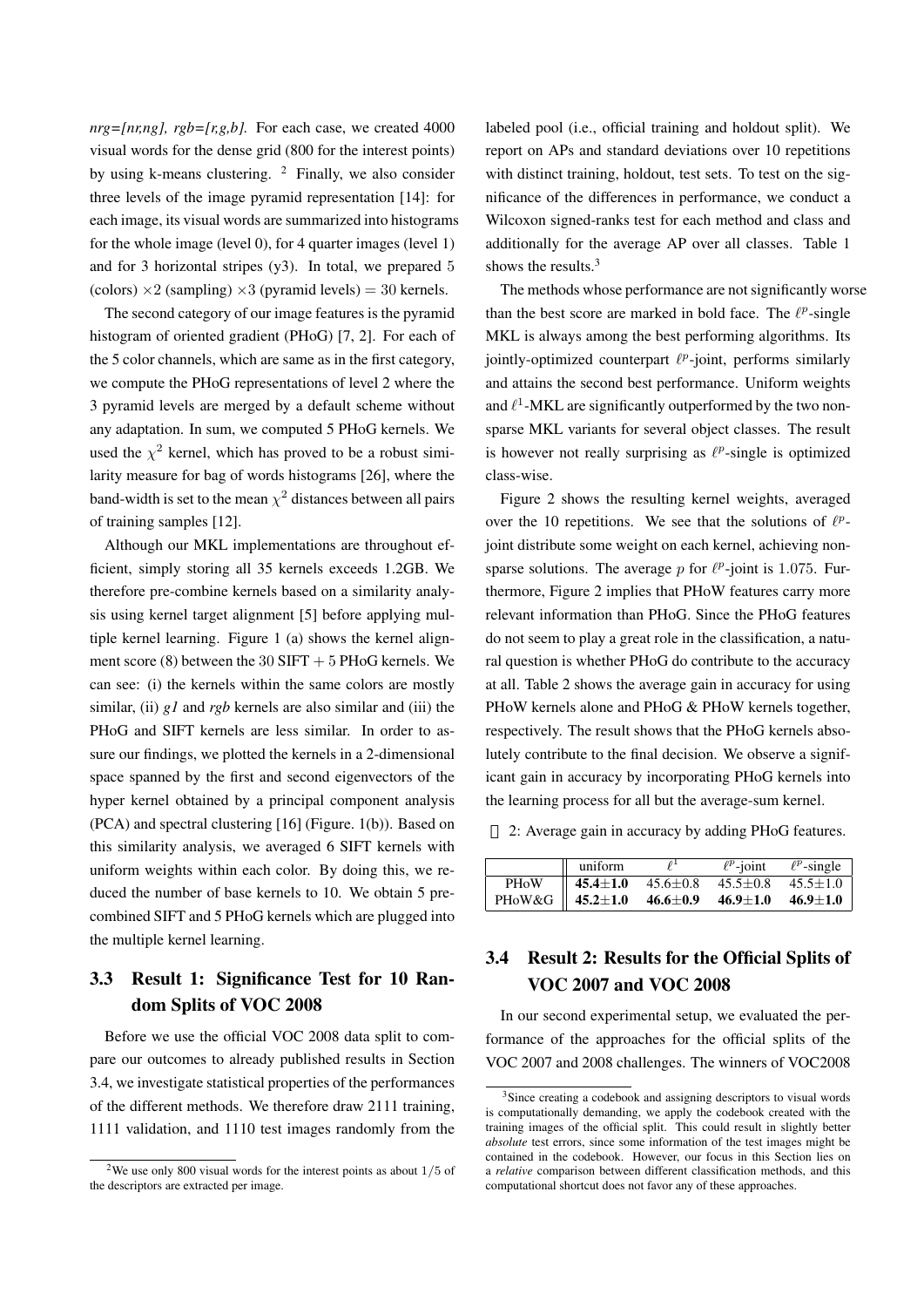|                  | average        | aeroplane      | bicycle        | bird                      | boat           | bottle         | bus             |
|------------------|----------------|----------------|----------------|---------------------------|----------------|----------------|-----------------|
| uniform          | $45.2 \pm 1.0$ | $70.4 \pm 5.3$ | $42.5 \pm 3.6$ | $47.8 \pm 6.0$            | $61.2 \pm 4.6$ | $22.5 + 5.7$   | $50.5 \pm 10.8$ |
| $\ell^1$         | $46.6 \pm 0.9$ | $72.8 \pm 4.7$ | $44.5 \pm 5.8$ | $49.3 \pm 5.4$            | $61.3 \pm 4.3$ | $20.5 \pm 4.0$ | $51.5 \pm 10.0$ |
| $\ell^p$ -joint  | $46.9 \pm 1.0$ | $72.6 \pm 5.0$ | $45.1 \pm 5.0$ | $49.7 \pm 5.4$            | $61.9 \pm 4.4$ | $22.1 \pm 4.7$ | $50.5 \pm 11.2$ |
| $\ell^p$ -single | $46.9 \pm 1.0$ | $71.2 \pm 4.9$ | 44.0±4.9       | $49.0 \pm 5.9$            | $61.7 \pm 4.0$ | $22.5 \pm 5.2$ | $52.3 \pm 9.3$  |
|                  |                | car            | cat            | chair                     | cow            | diningtable    | dog             |
| uniform          |                | $53.0 \pm 3.4$ | $52.6 \pm 3.0$ | $42.8 \pm 3.6$            | $13.8 \pm 3.8$ | $33.1 \pm 9.4$ | $36.1 \pm 3.0$  |
| $\ell^1$         |                | $54.0 \pm 3.5$ | $55.3 \pm 2.6$ | $45.9 \pm 4.4$            | $13.8 + 4.4$   | $36.7 \pm 5.1$ | $38.5 \pm 4.8$  |
| $\ell^p$ -joint  |                | 54.7 $\pm 3.5$ | $55.7 \pm 2.5$ | 44.9±4.7                  | $13.7 + 4.2$   | $37.8 \pm 5.5$ | $38.3 \pm 4.5$  |
| $\ell^p$ -single |                | $54.4 \pm 3.1$ | $55.7 \pm 2.6$ | $45.6 \pm 4.1$            | $13.7 + 3.5$   | $37.2 \pm 5.0$ | $38.8 \pm 3.4$  |
|                  |                | horse          | motorbike      | person                    | pottedplant    | sheep          | sofa            |
| uniform          |                | $48.2 \pm 8.3$ | $44.5 \pm 6.5$ | $\overline{85.8} \pm 1.0$ | $22.2 \pm 3.7$ | $23.7 \pm 6.6$ | 39.6±7.4        |
| $\ell^1$         |                | $47.1 \pm 7.9$ | $47.5 \pm 4.8$ | $86.7 \pm 1.0$            | $23.2 \pm 5.1$ | $26.6 \pm 8.6$ | $39.5 \pm 8.5$  |
| $\ell^p$ -joint  |                | $48.0 \pm 8.0$ | $48.0 \pm 5.8$ | $86.8 \pm 1.0$            | $24.8 \pm 6.3$ | $25.9 \pm 9.3$ | 40.6±9.0        |
| $\ell^p$ -single |                | $49.3 \pm 8.2$ | 47.6±4.9       | $86.8 \pm 1.0$            | $24.9 \pm 6.1$ | $24.7 \pm 6.8$ | $40.6 \pm 9.0$  |
|                  |                | train          | tymonitor      |                           |                |                |                 |
| uniform          |                | $60.4 \pm 8.6$ | $53.4 \pm 5.9$ |                           |                |                |                 |
| $\ell^1$         |                | $60.8 \pm 8.9$ | $57.0 \pm 5.6$ |                           |                |                |                 |
| $\ell^p$ -joint  |                | $61.6 \pm 8.2$ | $56.2 \pm 6.4$ |                           |                |                |                 |
| $\ell^p$ -single |                | $61.1 \pm 8.7$ | $56.0 \pm 7.3$ |                           |                |                |                 |

1: Average precisions on the test images of our 10 splits. For each column, the best method and comparable ones based on a Wilcoxon signed-rank test at the significance level of 5% are marked in bold faces.





2: Selected weights by multiple kernel learning:  $\ell^1$  (left) and  $\ell^p$ -joint (right)

[21] reported an average AP of 60*.*5 on VOC 2007 and achieved an AP of 54*.*9 on VOC2008. Their result is based on color descriptors [22], kernel codebook [23], and kernel discriminant analysis [4].

Table 3 shows the resulting average APs for our multiple kernel learning approaches.<sup>4</sup> The non-sparse MKL increases the accuracy of the basic color descriptors (uniform only PHoW) of about 2%. Furthermore, [21] reports a loss in accuracy of less than 1% if a support vector machine is substituted for the kernel discriminant analysis. Taking the different code books into account, we conjecture that – except for the code book – non-sparse multiple kernel learning is on par or better as the winner of last years VOC challenge. We will address the validity of our assumption in future work.

3: Average APs for VOC 2007/2008 using official splits.

|                     | <b>VOC2007</b> | <b>VOC2008</b> |
|---------------------|----------------|----------------|
| uniform (only PHoW) | 55.0           | 49.0           |
| uniform             | 55.0           |                |
| $\ell^1$            | 56.8           |                |
| $\ell^p$ -joint     | 57.3           | 51.5           |
| $\ell^p$ -single    | 57.1           | 50.9           |

<sup>4</sup>APs for VOC2008 have been kindly evaluated by the organizers.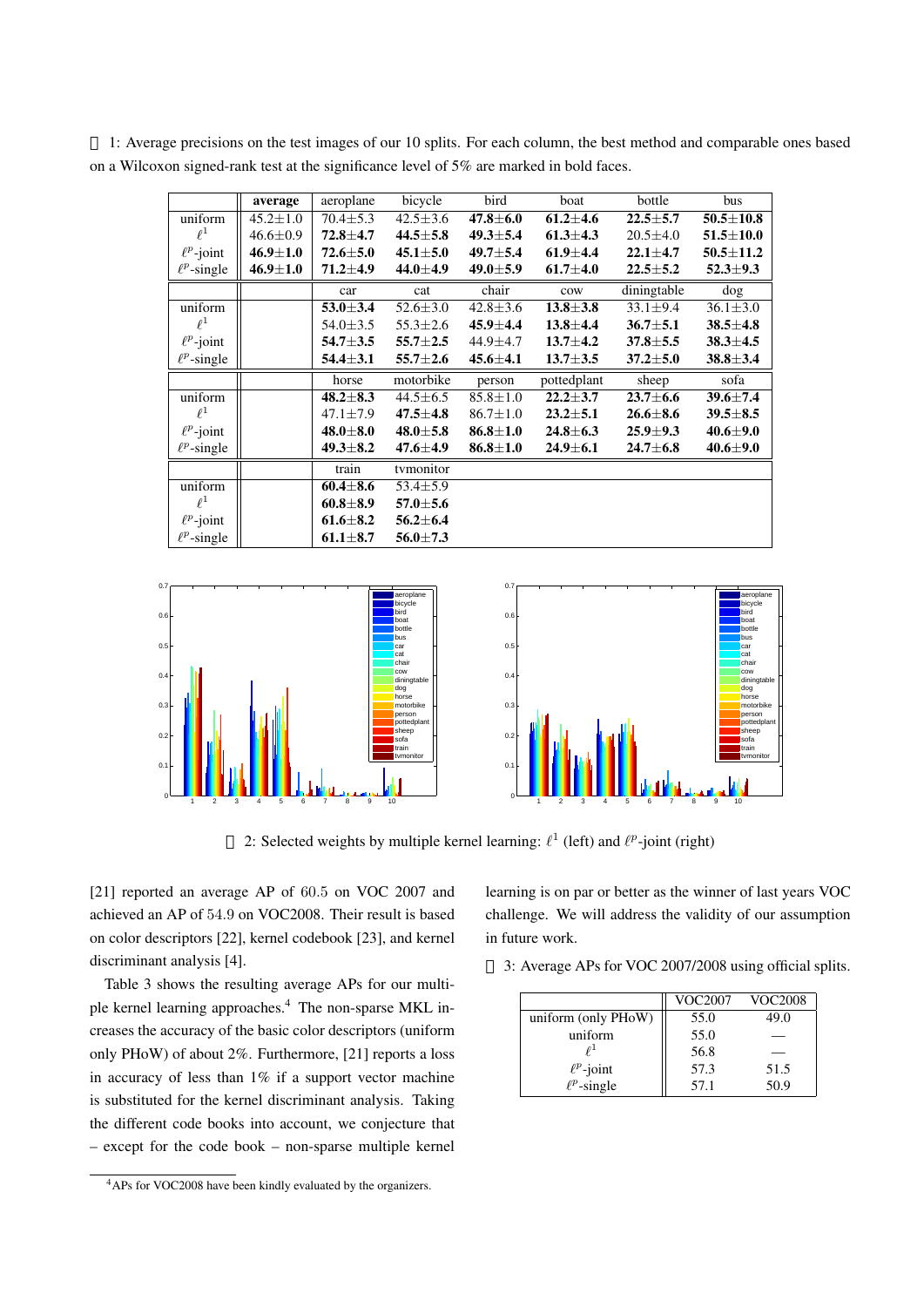# 4 Discussion

In contrast to anecdotal reports, we observed *ℓ* 1 -MKL to outperform the average-sum kernel for PHoW and PHoG kernels (see Table 1). Nevertheless, carefully adjusting the norm *p* for boosts the performance of non-sparse MKL which performed best throughout all our experiments. The optimal choice of the norm  $p$  thereby depends on the actual set of kernels. As a rule of thumb, large values of *p* work out in cases where all kernels encode a similar amount of independent information while smaller values of *p* are best if some kernels are less informative or redundant.

As an illustrative example, consider a simple experimental setup where we deployed MKL together with the following 12 kernels: level-2 PHoW with grey and hue channels with 10 pixels pitch dense grid and 1200 vocabulary (3 pyramid levels *×* 2 colors), PHoG of grey channel (3 pyramid levels), and the pyramid histograms of intensity with hue channel (3 pyramid levels). Table 4 shows the results. The sparse  $\ell^1$ -MKL yields a similar accuracy as the average-sum kernel. As suspected, both approaches are significantly outperformed by non-sparse MKL.

4: A simple case where the performance of  $\ell^1$ -norm MKL deteriorates.

| uniform                                                                |  | $\ell^p$ -joint $\ell^p$ -single |
|------------------------------------------------------------------------|--|----------------------------------|
| mean AP    $40.8 \pm 1.0$ $40.8 \pm 0.9$ $42.6 \pm 0.7$ $42.3 \pm 0.9$ |  |                                  |

### 5 Conclusions

When measuring data with different measuring devices, it is always a challenge to combine the respective device uncertainties in order to fuse all available sensor information optimally. In this paper, we revisited this important topic and discussed machine learning approaches to adaptively combine different image descriptors in a systematic and theoretically well founded manner. While MKL approaches in principle solve this problem, it has been observed that the standard  $\ell^1$ -norm based MKL can rarely outperform SVMs that use an average of a large number of kernels. One hypothesis why this seemingly unintuitive results may occur, is that the sparsity prior may not be appropriate in many real world problems. A close inspection reveals that most kernels contain useful structural information and should therefore not be omitted. A slightly less severe method of sparsification is to use another norm for optimization, namely the  $\ell^p$ -norm. We tested whether this

hypothesis holds true for computer vision and applied the recently developed non-sparse  $\ell^p$ -norm MKL algorithms to object classification tasks. By choosing *p* as a hyperparameter which controls the degree of non-sparsity from a set of candidate values with the help of a validation data, we showed that  $\ell^p$ -MKL significantly improves SVMs with averaged kernels and the standard sparse  $\ell$ <sup>1</sup>-norm MKL. Similar accuracy gain has been observed by controlling *p* in one-class MKL [11].

Future work will incorporate further modeling ideas of the VOC 2008 winner, e.g. the kernel code book, which we have so far not even employed. The test result with the official splits shown in this paper implied that our method is highly competitive to the winners solution. Furthermore, a combination of mid-level features by MKL will be an interesting research direction.

- [1] F. Bach, G. Lanckriet, and M. Jordan. Multiple kernel learning, conic duality, and the smo algorithm. *International Conference on Machine Learning*, 2004.
- [2] Anna Bosch, Andrew Zisserman, and Xavier Muñoz. Representing shape with a spatial pyramid kernel. In *Proceedings of the 6th ACM international conference on Image and video retrieval (CIVR '07)*, pages 401– 408, 2007.
- [3] U. Brefeld, P. Geibel, and F. Wysotzki. Support vector machines with example dependent costs. In *Proceedings of the European Conference on Machine Learning*, 2003.
- [4] D. Cai, X. He, and J. Han. Efficient kernel discriminant analysis via spectral regression. In *ICDM*, 2008.
- [5] N. Cristianini, J. Shawe-Taylor, A. Elisseeff, and J. Kandola. On kernel-target alignment. In *Advances in Neural Information Processing Systems*, volume 14, pages 367–373, 2002.
- [6] G. Csurka, C. Bray, C. Dance, and L. Fan. Visual categorization with bags of keypoints. In *Workshop on Statistical Learning in Computer Vision, ECCV*, pages 1–22, Prague, Czech Republic, May 2004.
- [7] N. Dalal and B. Triggs. Histograms of oriented gradientsfor human detection. In *IEEE Computer Society*